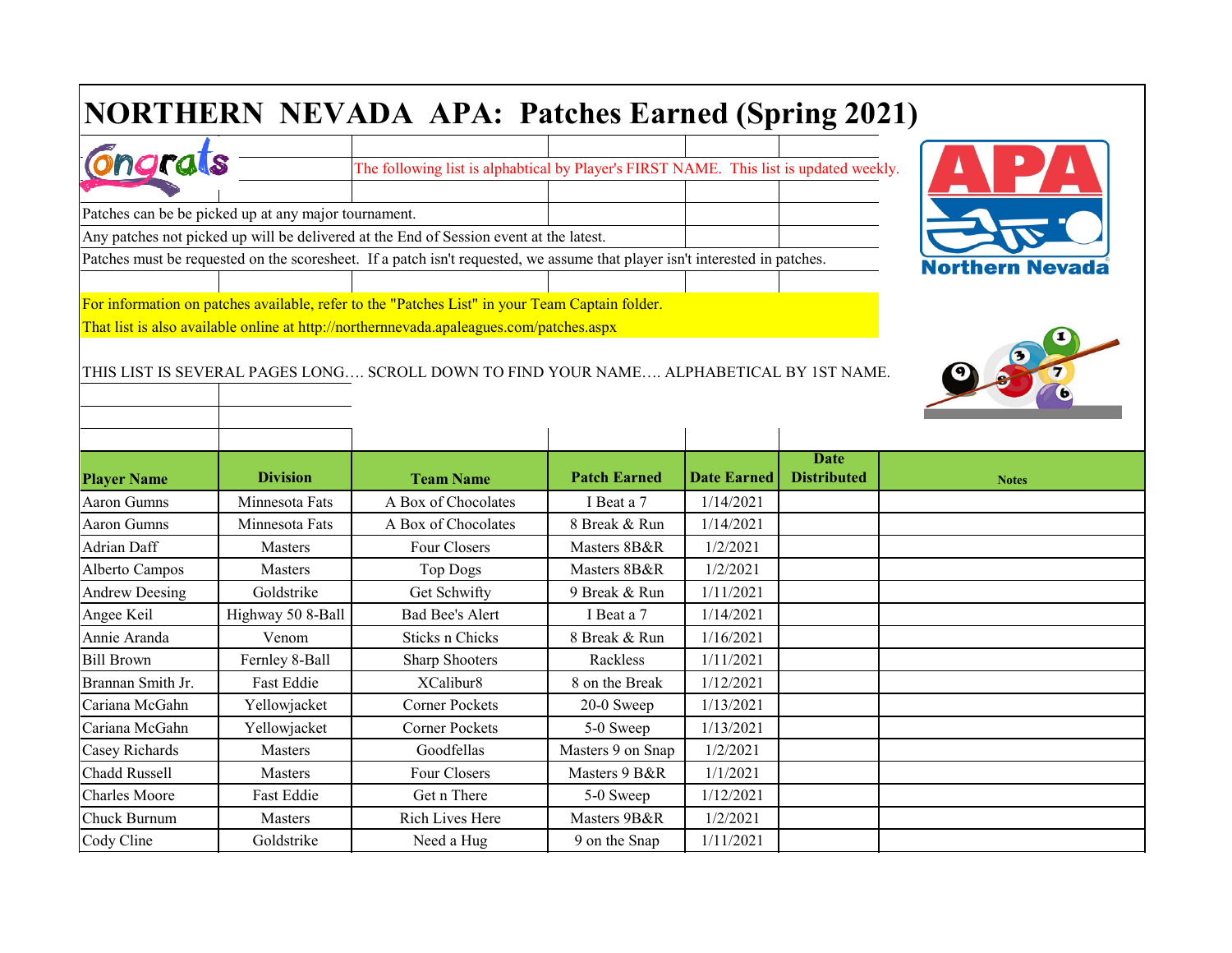| Cody Oden           | Mosconi           | Breakin' 8's                   | Rackless       | 1/2/2021  |     |                                                   |
|---------------------|-------------------|--------------------------------|----------------|-----------|-----|---------------------------------------------------|
| <b>Collin Gress</b> | Minnesota Fats    | Our 8-Ball Team                | Rackless       | 1/14/2021 | *** | patch not requested on scoresheet                 |
| Dan Jones           | Cortez            | 507                            | 5-0 Sweep      | 1/13/2021 |     |                                                   |
| Dana Silva          | Allison Fisher    | Amigos                         | 8 on the Break | 1/12/2021 |     |                                                   |
| Darren Anderson     | Venom             | <b>Bad English</b>             | Rackless       | 1/16/2021 | *** | patch not requested on scoresheet                 |
| Dave Seeley         | Minnesota Fats    | Skilled Labor                  | I Beat a 7     | 1/14/2021 |     |                                                   |
| Deanna Daff         | Minnesota Fats    | The Winchester Tavern          | Rackless       | 1/14/2021 |     |                                                   |
| Debbie Corridori    | Fernley 8-Ball    | Screwballs                     | 5-0 Sweep      | 1/11/2021 |     |                                                   |
| Dorothy Passons     | Yellowjacket      | Cuedependent                   | 20-0 Sweep     | 1/13/2021 |     |                                                   |
| Eddie Ortega        | Yellowjacket      | Termin8ors                     | 9 on the Snap  | 1/13/2021 |     |                                                   |
| Eric Wooldridge     | Cortez            | 507                            | 5-0 Sweep      | 1/13/2021 |     |                                                   |
| Erik Ottmann        | Bonanza           | The Other Team                 | 9 on the Snap  | 1/11/2021 | *** | patch not requested on scoresheet                 |
| Garnet Nekuda       | Venom             | <b>Pocket Protectors</b>       | Rackless       | 1/16/2021 |     |                                                   |
| Glenn Blankenburg   | Allison Fisher    | i-Que                          | Rackless       | 1/12/2021 |     |                                                   |
| Glenn Blankenburg   | Allison Fisher    | i-Que                          | I Beat a 7     | 1/12/2021 |     |                                                   |
| Hayden Morley       | <b>Fast Eddie</b> | The Library                    | 8 on the Break | 1/12/2021 |     |                                                   |
| Hector Olaya        | Venom             | <b>Bare Knuckles</b>           | 8 Break & Run  | 1/16/2021 |     |                                                   |
| Hector Olaya        | Venom             | <b>Bare Knuckles</b>           | Rackless       | 1/16/2021 |     |                                                   |
| Helen Knutson       | Mosconi           | All Stars                      | Rackless       | 1/2/2021  |     |                                                   |
| Jack Murphy         | Goldstrike        | Feeling Froggy                 | 9 on the Snap  | 1/11/2021 |     |                                                   |
| Jackie Wheeler      | <b>Fast Eddie</b> | Get n There                    | 5-0 Sweep      | 1/12/2021 |     |                                                   |
| James Ricard        | Mosconi           | I'd Hit That                   | Rackless       | 1/11/2021 |     |                                                   |
| James Wilmot        | Fernley 8-Ball    | Screwballs                     | Rackless       | 1/11/2021 |     |                                                   |
| James Wilmot        | Fernley 8-Ball    | Screwballs                     | 5-0 Sweep      | 1/11/2021 |     |                                                   |
| Jason Price         | Mosconi           | <b>FireBreathinRubberDucks</b> | Rackless       | 1/11/2021 | *** | not eligible; less than 6 lifetime matches played |
| Jay Hauge           | <b>Fast Eddie</b> | 8-Ball Bandits                 | Rackless       | 1/12/2021 | *** | not eligible; less than 6 lifetime matches played |
| Jay Sherman         | <b>Fast Eddie</b> | Cave Dwellers                  | 5-0 Sweep      | 1/12/2021 |     |                                                   |
| Jeff Spencer        | <b>Fast Eddie</b> | Misfit Toys                    | Rackless       | 1/12/2021 |     |                                                   |
| Jim Price           | Fast Eddie        | Cave Dwellers                  | 5-0 Sweep      | 1/12/2021 |     |                                                   |
| Joe Rathmann        | <b>Fast Eddie</b> | Cave Dwellers                  | 5-0 Sweep      | 1/12/2021 |     |                                                   |
| John Bonnett        | Yellowjacket      | <b>Corner Pockets</b>          | 9 on the Snap  | 1/13/2021 |     |                                                   |
| John Bonnett        | Yellowjacket      | <b>Corner Pockets</b>          | 5-0 Sweep      | 1/13/2021 |     |                                                   |
| John Nicol          | <b>Fast Eddie</b> | Cave Dwellers                  | 5-0 Sweep      | 1/12/2021 |     |                                                   |
| John Pittman        | Cortez            | 507                            | 9 on the Snap  | 1/13/2021 |     |                                                   |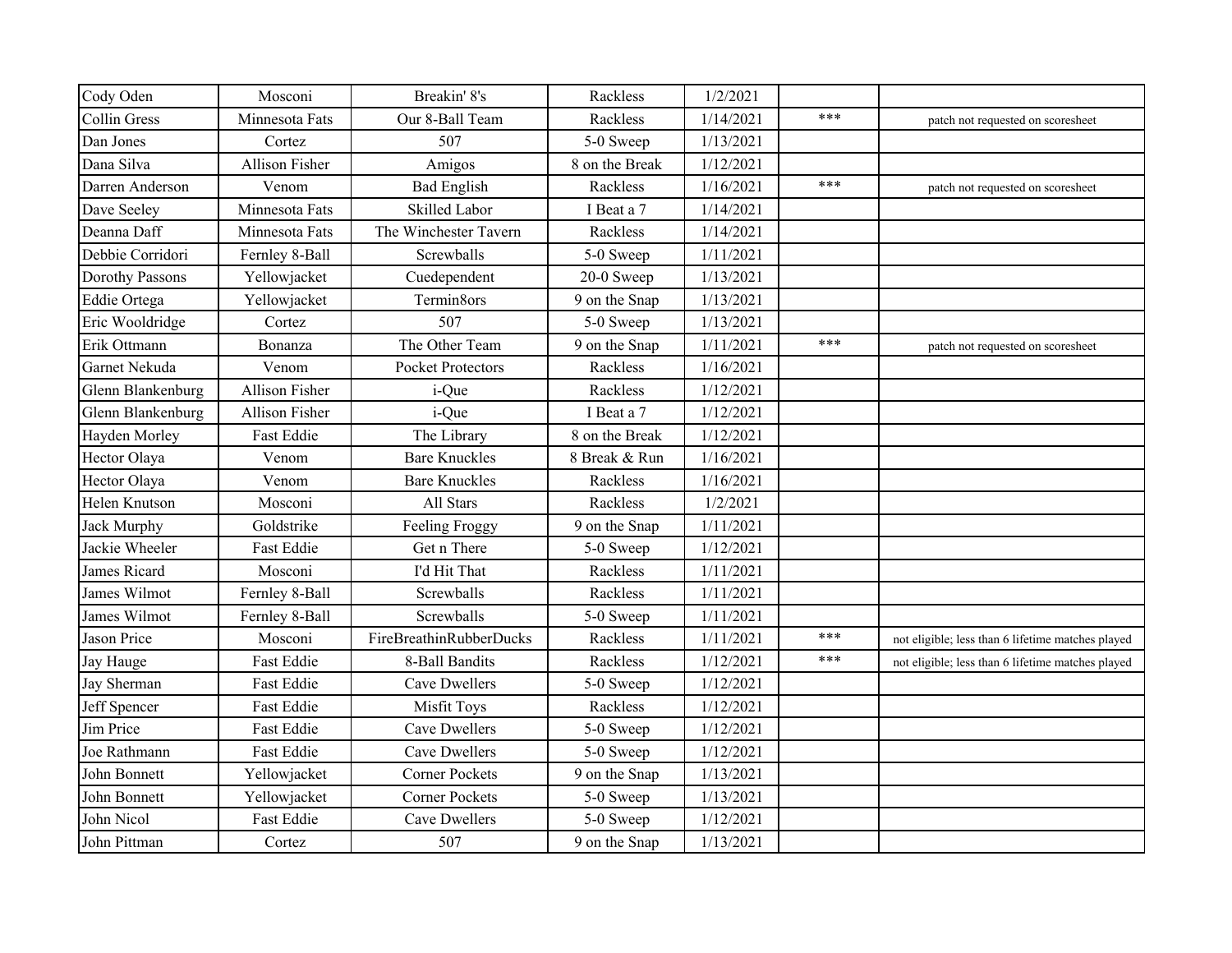| John Pittman       | Cortez                | 507                           | 5-0 Sweep      | 1/13/2021  |     |                                   |
|--------------------|-----------------------|-------------------------------|----------------|------------|-----|-----------------------------------|
| JR Fenrich         | <b>Fast Eddie</b>     | Cave Dwellers                 | 5-0 Sweep      | 1/12/2021  |     |                                   |
| Juan Magana        | Efren Reyes           | Wubba Lubba Dub Dub           | Rackless       | 1/14/2021  |     |                                   |
| Judi Sandall       | Yellowjacket          | Cuedependent                  | 9 on the Snap  | 1/13/2021  |     |                                   |
| Jules Tombor       | <b>Allison Fisher</b> | <b>Slick Shooters</b>         | Rackless       | 1/12/2021  | *** | patch not requested on scoresheet |
| Justin Mastalka    | Fernley 9-Ball        | Vickie Church                 | 9 on the Snap  | 1/13/2021  |     |                                   |
| Justin Mastalka    | Fernley 9-Ball        | Vickie Church                 | 5-0 Sweep      | 1/13/2021  |     |                                   |
| Katie Ogden        | Cortez                | Northern eNVy Hustlers        | 9 on the Snap  | 1/13/2021  | *** | patch not requested on scoresheet |
| Keith Little       | Masters               | <b>Top Dogs</b>               | Masters 8B&R   | 1/2/2021   |     |                                   |
| Keith Little       | Minnesota Fats        | Pool Junkies                  | 8 Break & Run  | 1/14/2021  |     |                                   |
| Kirsten Cardin     | Fernley 8-Ball        | 8 Balls of Fire               | Rackless       | 1/11/2021  |     |                                   |
| <b>Larry Fries</b> | Fast Eddie            | Get n There                   | 5-0 Sweep      | 1/12/2021  |     |                                   |
| Leah Norsworthy    | Minnesota Fats        | A Box of Chocolates           | Rackless       | 1/14/2021  |     |                                   |
| Leroy Bennett      | Fernley 8-Ball        | Screwballs                    | 5-0 Sweep      | 1/11/2021  |     |                                   |
| Lisa Skelley       | Mosconi               | Breakin' 8's                  | Rackless       | 1/2/2021   |     |                                   |
| Lucas Sunell       | Mosconi               | All Stars                     | Rackless       | 11/11/2021 |     |                                   |
| Mario Dominguez    | Bonanza               | <b>Straight Outta Coconut</b> | 9 on the Snap  | 1/11/2021  |     |                                   |
| Mario Dominguez    | Bonanza               | <b>Straight Outta Coconut</b> | 9 on the Snap  | 1/11/2021  |     |                                   |
| Mario Dominguez    | Bonanza               | <b>Straight Outta Coconut</b> | 9 on the Snap  | 1/11/2021  |     |                                   |
| Melbin Murcia      | Bonanza               | Qute with a Cue               | 9 on the Snap  | 1/11/2021  |     |                                   |
| Melinda Carter     | Yellowjacket          | <b>Corner Pockets</b>         | 5-0 Sweep      | 1/13/2021  |     |                                   |
| Mike Clark         | Fast Eddie            | Get n There                   | 5-0 Sweep      | 1/12/2021  |     |                                   |
| Mike Cook          | Efren Reyes           | Jedi Mind Tricks              | 8 on the Break | 1/14/2021  |     |                                   |
| Mike Cook          | Efren Reyes           | Jedi Mind Tricks              | Rackless       | 1/14/2021  |     |                                   |
| Mike Smitth        | Minnesota Fats        | Scratch-a-Lot                 | 8 on the Break | 1/14/2021  |     |                                   |
| Paige Bechdolt     | <b>Allison Fisher</b> | <b>Dirty Duckies</b>          | Rackless       | 1/12/2021  | *** | patch not requested on scoresheet |
| Pat Hogan          | Masters               | <b>Top Dogs</b>               | Masters 8B&R   | 1/2/2021   |     |                                   |
| Patrick Hartman    | Comstock              | <b>Every Pint Counts</b>      | 9 on the Snap  | 1/13/2021  |     |                                   |
| Regina Ballard     | Fernley 9-Ball        | Vickie Church                 | 5-0 Sweep      | 1/13/2021  |     |                                   |
| Rene Richardson    | Highway 50 9-Ball     | Armed & Hammered              | 9 on the Snap  | 1/12/2021  |     |                                   |
| Rich Codman        | Masters               | Rich Lives Here               | Masters 9B&R   | 1/2/2021   |     |                                   |
| Rich Codman        | Allison Fisher        | Nailed It                     | Rackless       | 1/12/2021  |     |                                   |
| Rich Codman        | <b>Allison Fisher</b> | Nailed It                     | 8 on the Break | 1/12/2021  |     |                                   |
| <b>Rich Haas</b>   | Highway 50 8-Ball     | Schleprocks                   | Rackless       | 1/14/2021  | *** | patch not requested on scoresheet |